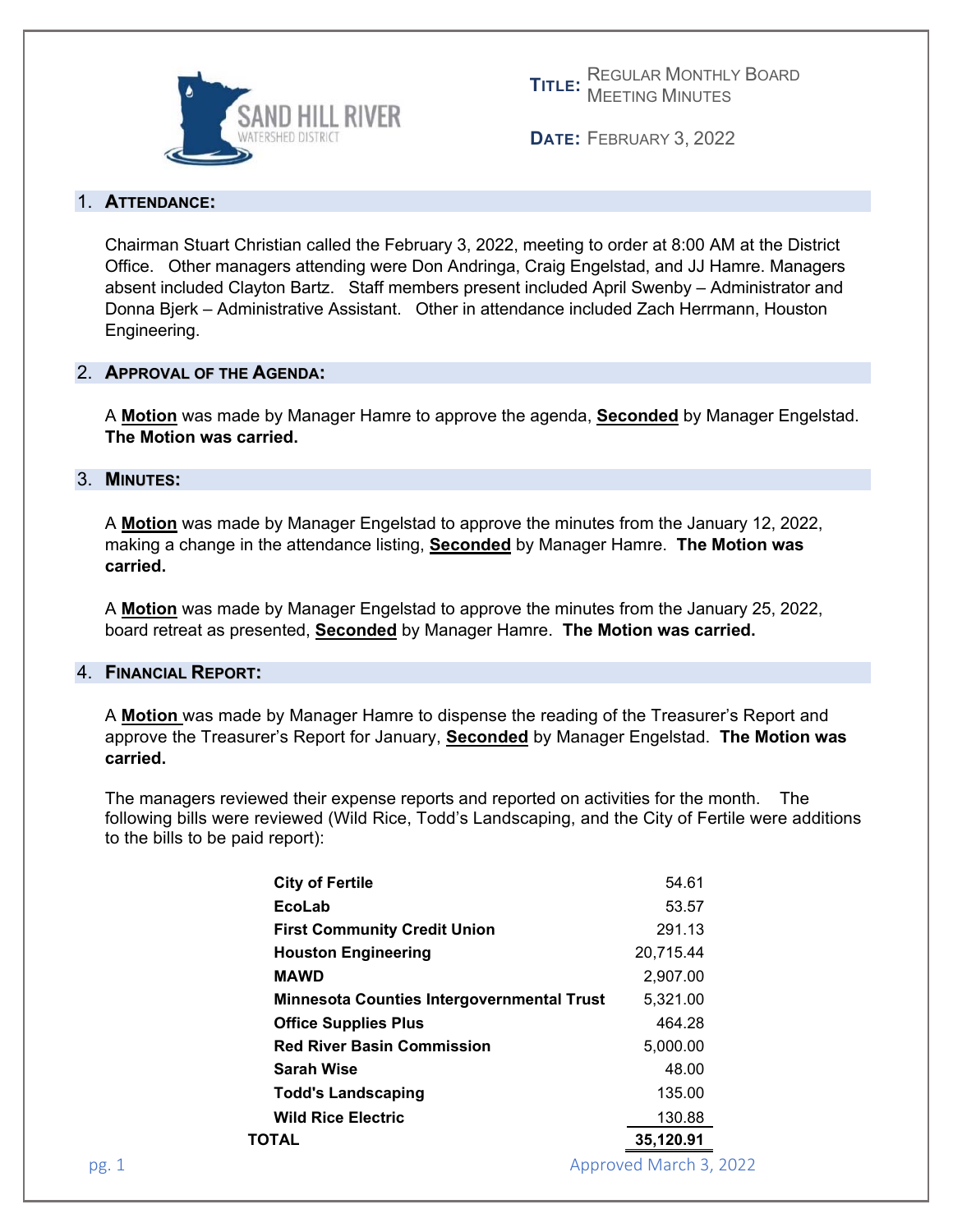Swenby drew the attention of the managers towards the increase in insurance from MCIT. Premiums are based on actual district expenses, as MCIT uses that to foreshadow liability. In 2020 (the year this is premium is drawn from) had significant project expenses. Swenby pointed out that even with this increase, premiums are similar to what the district was paying before MCIT. The years that there are many expenditures, the district should expect a higher insurance rate for errors and omissions.

A **Motion** was made by Manager Andringa to approve and pay the bills with a total of \$35,120.91 **Seconded** by Manager Hamre. **The Motion was carried.** 

### 5. **ADMINISTRATOR REPORT:**

**Vesledahl Wetland Banking:** Swenby provided an e-mail from JT Anderson highlighted a formal process for landowners who apply for cleaning permits within the Vesledahl Wetland site. The process includes permission from the watershed district for cleaning, as the drainage authority. The e-mail states that MnDOT will require a watershed permit for cleaning through the wetland. MnDOT will have a 2-day turnaround time, and then a 2-week turnaround time with BWSR for approval of all cleanings through the wetland. Swenby has asked MnDOT to formally send this out to the landowners in the area, and MnDot will do so this spring. MnDOT hopes to have a draft agreement/partnership agreement to the district by the end of February. Swenby has asked our Legislators to continue working on Plan B.

When referring to the formal process for cleaning within the Vesledahl Wetland site, Manager Engelstad questioned what the two-week turnaround time means. Does that mean permission, or does that mean that after 2 weeks BWSR will be prepared with the stipulations required for a cleaning? Manager Andringa suggests asking MnDOT to be more clear with the landowners in their correspondence, highlighting the benchmarks of the culverts. Manager Englestad suggested asking MnDOT and BWSR to forward correspondence to the district during the permitting process.

Swenby also noted that our rules and regulations state that the landowner must be the applicant. MnDOT is the applicant. Swenby will speak with MnDOT about this watershed stipulation, asking them to be agreeable to complete a watershed application for cleaning. Manager Englestad asked if MnDOT is prepared to manage the paperwork as a landowner of protected waters.

Swenby agreed these are all great questions and will propose them to MnDOT.

**MDM Grant: Outlet Stabilization:** Swenby and Herrmann are meeting with Rick Moen at 2:30 today to talk about the options and plans for the outlet.

**Strategic Planning Session:** The next strategic planning session is March 30, 2022, at 8 AM.

**MADI**: MN Association of Drainage Inspectors Spring Conference– March 10, 2022, in Willmar, MN.

**1W1P:** The steering committee has been gathering signatures from all of the partners. We will be meeting this month.

**MN Historical Building Grant:** A review of the draft we submitted was completed. The district has met the milestone requirements of the grants thus far. It appears that the bank building may be eligible for listing in the National Register. Our deadline isn't until April. We are way ahead of schedule. Swenby will be submitting the final report this month.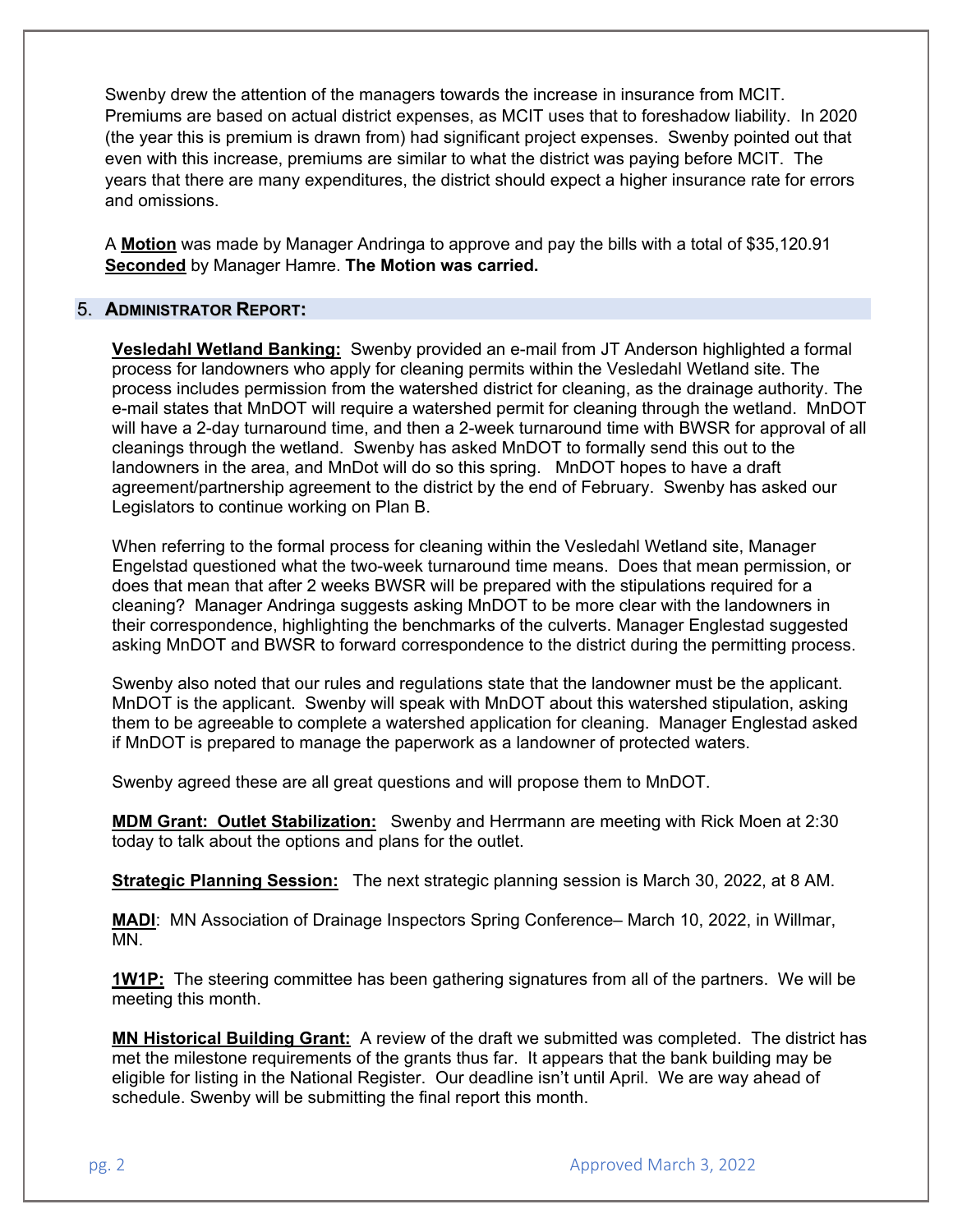**Sand Hill Water Quality/Liberty Township:** Herrmann and Swenby are meeting with Liberty Township this afternoon.

**Open Meeting Law:** There are two statutes. Swenby summarized with her understanding stating that unless it is COVID related and a healthcare provider does not recommend an in-person meeting, the district should follow MN Statues Section 103D.02. Using that statute, if managers would like to attend remotely, they would need to find a public location accessible to public. Other restrictions would need to be met as well and a list of those restrictions were given to the managers. In the past, the district has just marked a board member absent and moved on with the meeting. If the district would like to move forward with different options for meetings where board managers cannot attend in person, Swenby was open to that. She suggested the need for purchasing some additional technology devices. Currently, the district screen only allows for one display, which we currently use for board effect and audience displays. Without an additional screen we could not display board effect during a particular meeting. Zoom would have to be displayed on a screen where every manager could be visible at the same time. The sound is the next obstacle. In the past the district has used conference calling, because the computer speakers that transmit the sound were choppy and users could only hear those who were directly in front of the computer. There would need to be a better way to transmit the sound to meet the statute. Swenby questioned how often this occurrence is where a board manager would be absent that isn't related to COVID, and if it is worth the cost/time to pursue this option. Manager Andringa suggested that managers can just be marked as absent.

**LSOHC**: The grant has been submitted for closure and Swenby submitted the final report and final expense report this past month.

**Building Maintenance:** The building has had many days where there is a strong sewer gas smell. Swenby has been working with HN Plumbing to find the problem, and it was deemed multi-factorial. TDS moved the snow from the building so a scissor lift was rented and placed along the building to inspect the roof vent, which was plugged, and a T was placed. The vent was plugged about 6-7'. Additionally, a capped off pipe was found downstairs with significant cracking and concrete will be cut from the floor this week to repair the cracks. The plumbers will be here next week, after the floor is cut to repair this. The concrete will also need to be repaired and the carpeting will need to be fixed as well.

# 6. **ENGINEER'S REPORT***.*

**Project # 17:** Houston Engineering is currently reviewing the of underway of Polk County Ditch 9 overflow (west of railroad and MN Highway 9). Herrmann is hoping to bring some information forward to the board in March.

**Ditch 9 and 119:** A legal survey is underway to finalize the ROW needs. Herrmann suggests setting a hearing to the March board meeting Payment to landowners will be distributed after the 30-day appeal period beginning after the final order.

**Project Team/Kittleson Creek Storage:** Herrmann met with Cassie Ahmed (NRCS) on February 2, 2022, to discussion NRCS funding options for this area. The program is called Watershed Operations.

**Project Team/SH Ditch Bank Stabilization:** Herrmann is developing a path forward to best align the project with potential funding.

**MN Highway 102 Area Boundary:** Herrmann and Swenby met with MnDOT and Polk County. MnDOT and Polk County were supportive of the efforts and have asked for some verifications that crossing 250' (+/) southeast of Bernham Creek crossing can handle added flows. Polk county has requested documentation that the proposal will not have adverse harm.